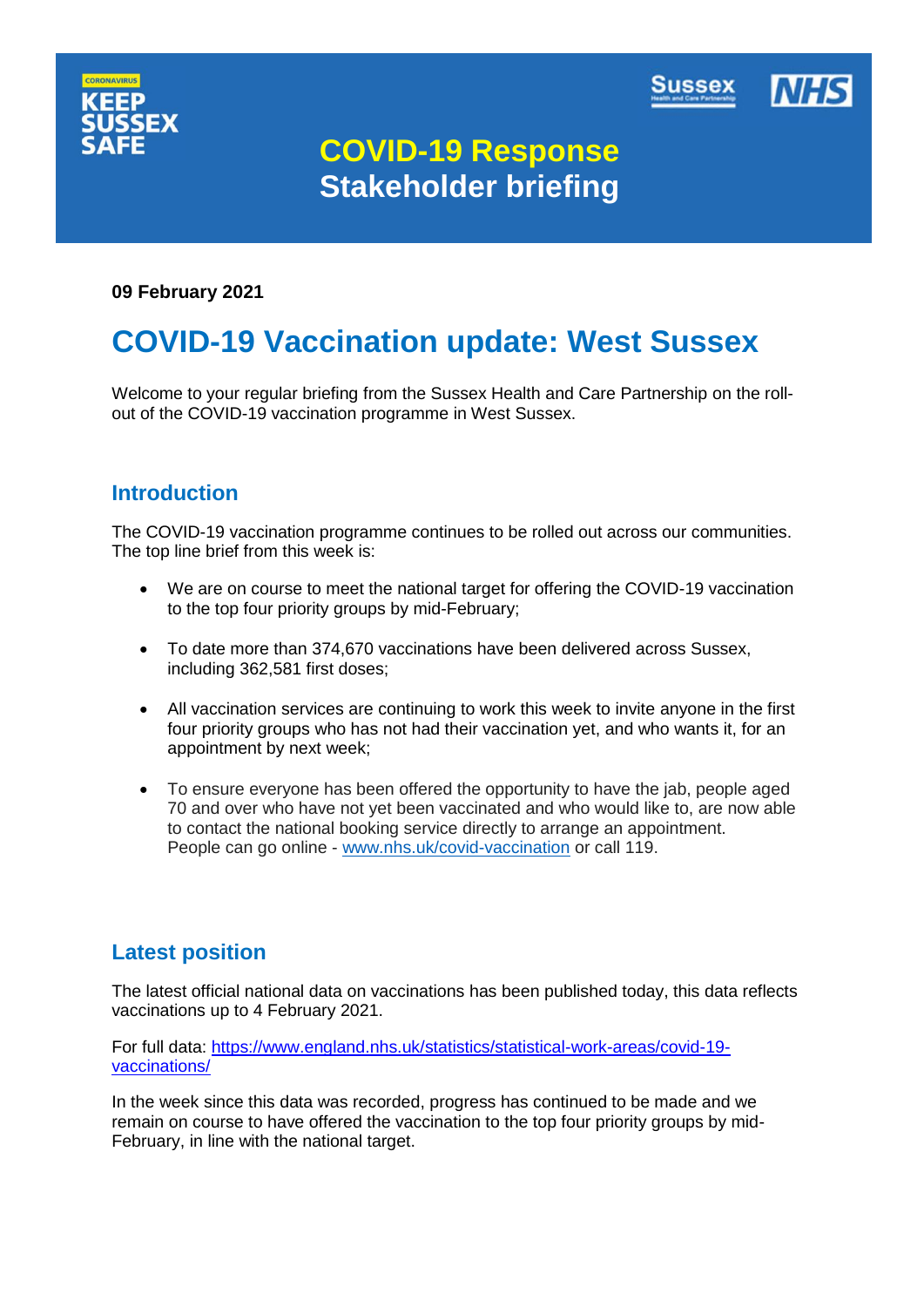Our current position in West Sussex is:

- **Priority 1 - Residents and staff in a care home for older adults** all older peoples care homes have received first dose vaccinations with the exception of a small remainder of homes who have been deferred due to an outbreak. Vaccinations for these homes have been scheduled.
- **Priority 2 - Frontline Health and social care workers and aged 80+**  front line NHS staff have received first dose vaccination and we are working to ensure that remaining social care staff vaccinations are completed by the middle of February. The majority of people aged 80 and over have been completed, with the remainder expected in the next two weeks.
- **Priority 3 - Aged 75-79.** 89.8% of those aged 75-79 have received the first dose vaccination in Brighton and Hove. The remainder of the cohort is expected to be completed by February 15th.
- **Priority 4 - Aged 70-74 and Clinically extremely vulnerable individuals** 67.7% of those aged 70-74 have received the first dose vaccination and the remainder of this cohort is expected to be completed by February 15th. We have identified those who are clinically extremely vulnerable and to date 74.1% have been vaccinated with the remainder are being actively invited for an appointment this week.

| 09/02/21                | <b>Sussex</b> |       | <b>West Sussex</b> |       |
|-------------------------|---------------|-------|--------------------|-------|
| Priority group          | First dose    | $\%$  | First dose         | %     |
| Age $80+$               | 100,314       | 89.2% | 54,950             | 91.5% |
| Age 75-79               | 68,473        | 88.4% | 36,758             | 89.8% |
| Age 70-74               | 68,511        | 65.9% | 36,645             | 67.7% |
| Clinically<br>extremely | 44,183        | 68.4% | 25,239             | 74.1% |
| vulnerable              |               |       |                    |       |
| individuals             |               |       |                    |       |

Data this week shows:

### **How services are working**

There are a number of ways in which the vaccination is being rolled out to our communities:

- **GP led vaccination services** these include the GP led or community vaccination services, and pharmacy services in some areas;
- **Large vaccination centres** each county will have one large vaccination centre which will be able to give the vaccine to large numbers of people as more supplies become available. Crawley Hospital went live last week for anyone in the eligible groups living within 60 miles;
- **Roving service** the vaccine is being taken into care homes and into people's own homes if they cannot attend a vaccination site; and
- **Hospital hubs** larger hospitals across the country have been offering the vaccine to people over 80 attending for a planned appointment. Now that more local vaccination services are up and running, hospital hubs are focused on vaccinating health and care staff.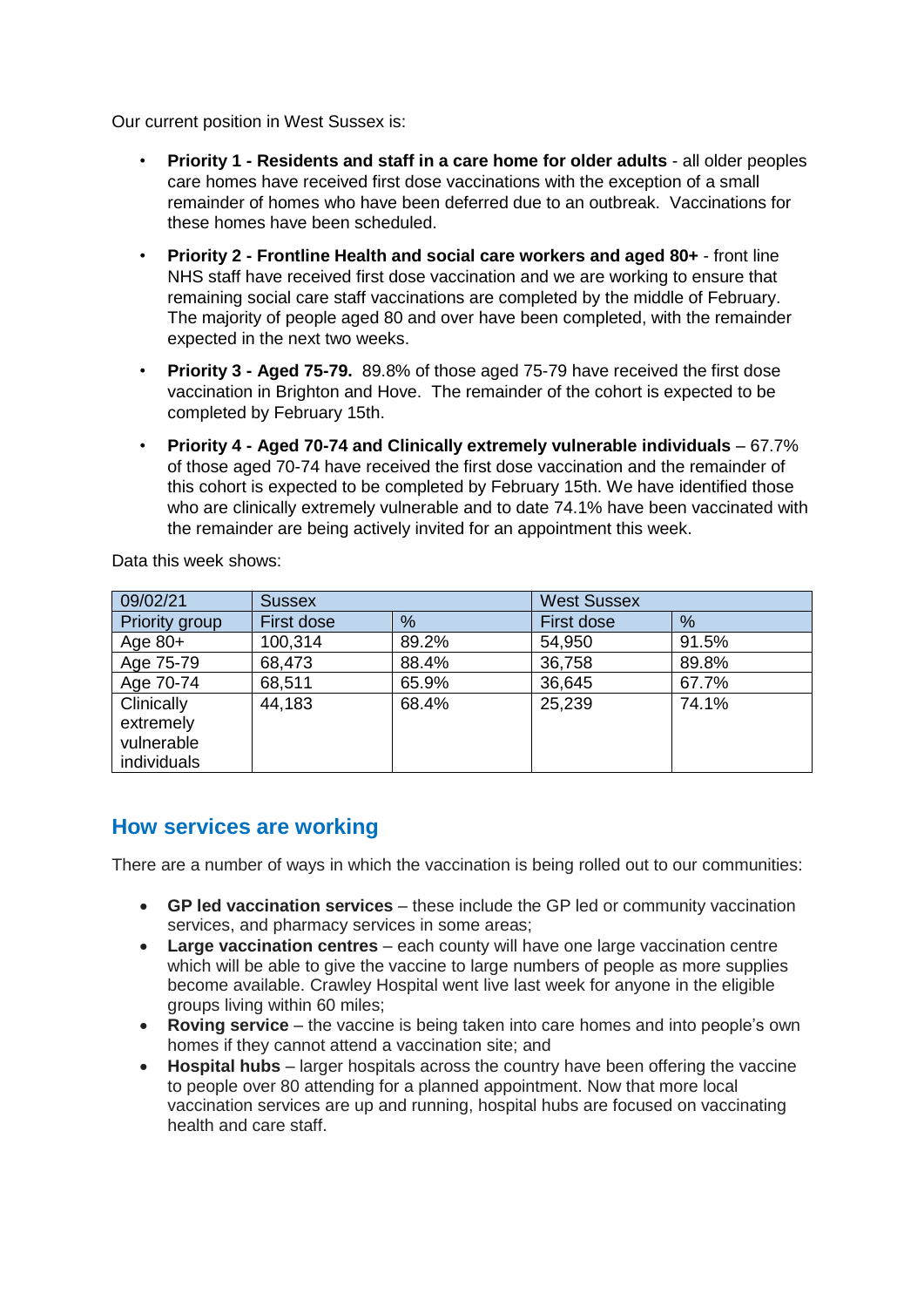#### **GP led vaccination services**

The local vaccination services for West Sussex are currently:

#### **Adur and Worthing**

*Lancing Parish Hall, for patients at:*

• Ball Tree Surgery, New Pond Row Surgery, Orchard Surgery

*Northbourne Medical Centre, for patients at:*

• Harbour View Healthcare, Northbourne Medical Centre, The Manor Practice

*Strand Medical Group, for patients at:*

Cornerways Surgery, Selden Medical Group, Worthing Medical Group

*Durrington Health Centre, for patients at:*

• Barn Surgery, Lime Tree Surgery (Phoenix)

*St Lawrence Surgery, for patients at:*

• Broadwater Medical Centre, St Lawrence Surgery, Victoria Road Surgery

#### **Arun**

*Angmering Community Centre, for patients at:*

The Coppice and Angmering Medical Centre, Fitzalan Medical Group

#### *Bognor Medical Centre, for patients at:*

 Arundel Surgery, Avisford Medical Group, Bersted Green Surgery, Bognor Medical Centre, Flansham Park Health Centre, Grove House Surgery, Maywood Health Care Centre, The Croft Surgery, West Meads Surgery

*Westcourt Medical Centre, for patients at:*

Park Surgery, Willow Green Surgery, Westcourt Medical Centre

#### **Chichester district**

*The Selsey Centre and Tangmere Village Centre, for patients at:*

 Cathedral Medical Group, Langley House Surgery, Lavant Road Surgery, Parklands Surgery, Selsey Medical Practice, Southbourne Surgery, Tangmere Medical Centre, Witterings Medical Centre

*Pulborough Medical Group, for patients at:*

Pulborough Medical Group, Loxwood Medical Practice

*Riverbank Medical Centre*, for patients at:

• Petworth Surgery, Riverbank Medical Centre

#### *Midhurst Pharmacy*

#### **Crawley district**

*Leacroft Surgery, for patients at:*

 Bridge Medical Centre, Ifield Medical Practice, Langley Corner Surgery, Leacroft Medical Practice, Southgate Medical Group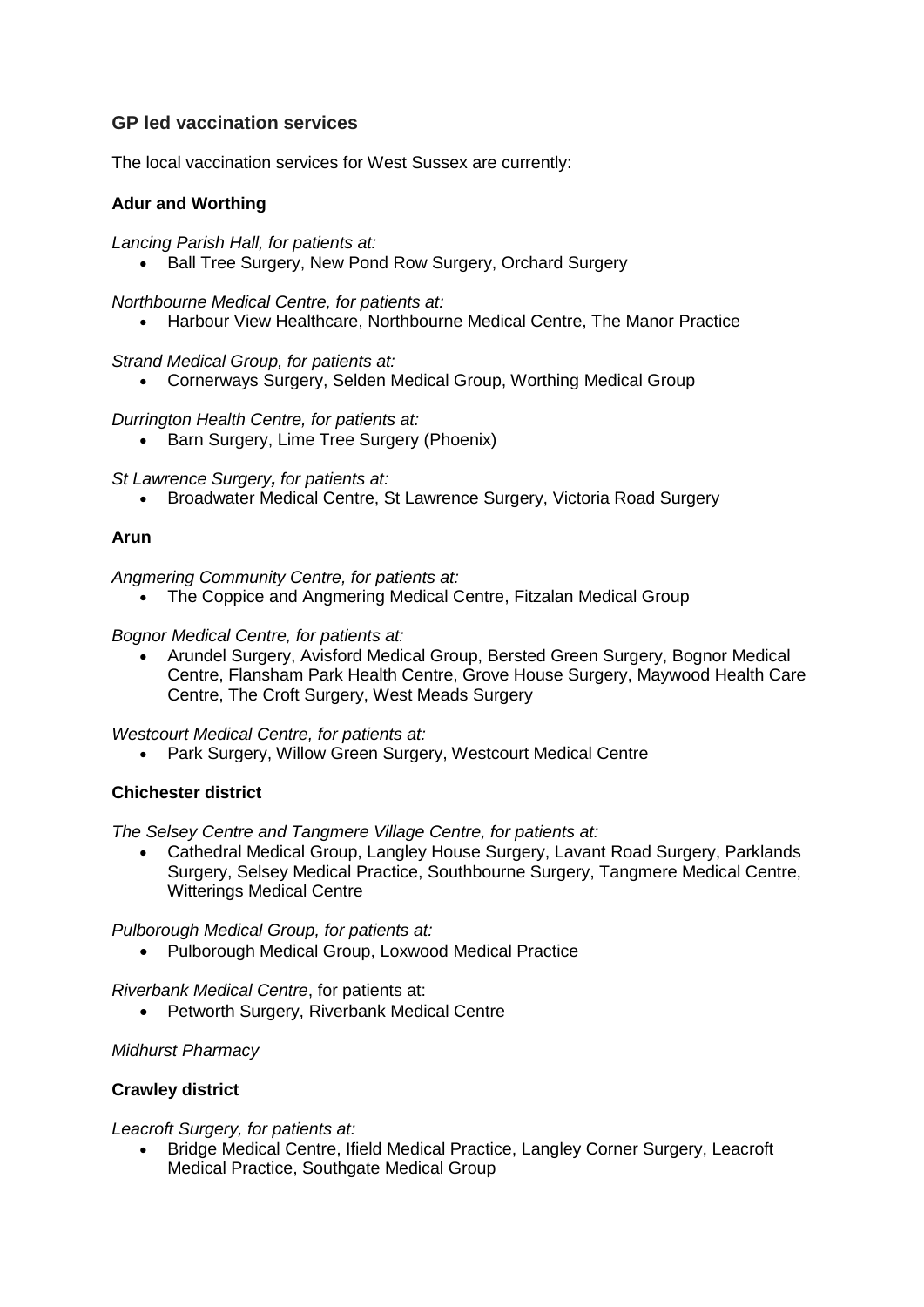*Saxonbrook Medical Centre, for patients at:*

 Bewbush Medical Centre, Coachmans Medical Practice, Furnace Green Surgery, Gossops Green Medical Centre, Saxonbrook Medical Centre

*Poundhill Medical Practice, for patients at:*

Poundhill Medical Practice, Woodlands & Clerklands Partnership

#### **Horsham district**

*Christ's Hospital Blue Coats, for patients at:*

Cowfold Surgery, Rudgwick Medical Centre, The Courtyard Surgery, Village Surgery

*Park Surgery, for patients at:*

Holbrook Surgery, Orchard Surgery, Park Surgery, Riverside Surgery

*The Glebe Surgery, for patients at:*

 Billingshurst Surgery, Henfield Medical Practice, Steyning Health Centre, The Glebe **Surgery** 

#### **Mid Sussex district**

*Clair Hall, Haywards Heath, for patients in Haywards Health at:*

 Dolphins Practice, Newtons Practice, Northlands Wood Surgery, Cuckfield Medical Centre, Lindfield Medical Centre, Ouse Valley Practice

*Clair Hall, Haywards Heath, for patients in Burgess Hill at:*

 Brow Medical Centre, Meadows Surgery, Mid Sussex Health Care, Park View Health Partnership, Silverdale Practice

*Meridian Hall, East Grinstead, for patients at:*

 Crawley Down Health Centre, Judges Close Surgery, Moatfield Surgery, Ship Street **Surgery** 

#### **Large vaccination centres**

Appointment only vaccinations centres are now available at:

- Crawley Hospital
- The Welcome Building, Eastbourne
- The Brighton Centre

The three centres provide further choice for eligible patients to the local GP-led vaccination services that now cover all patients in Sussex and select pharmacy led services that are also available through the national booking system.

Appointments for three vaccination centres are available through the national booking system. People in the eligible groups, who have not had their vaccination and who live within 60 miles of a service location are receiving letters inviting them to book their vaccination.

People who have received a letter can either use the national booking system to arrange an appointment at a large-scale vaccination centre or pharmacy, or wait to be contacted by their GP led vaccination service (supported by your GP practice) to arrange an appointment.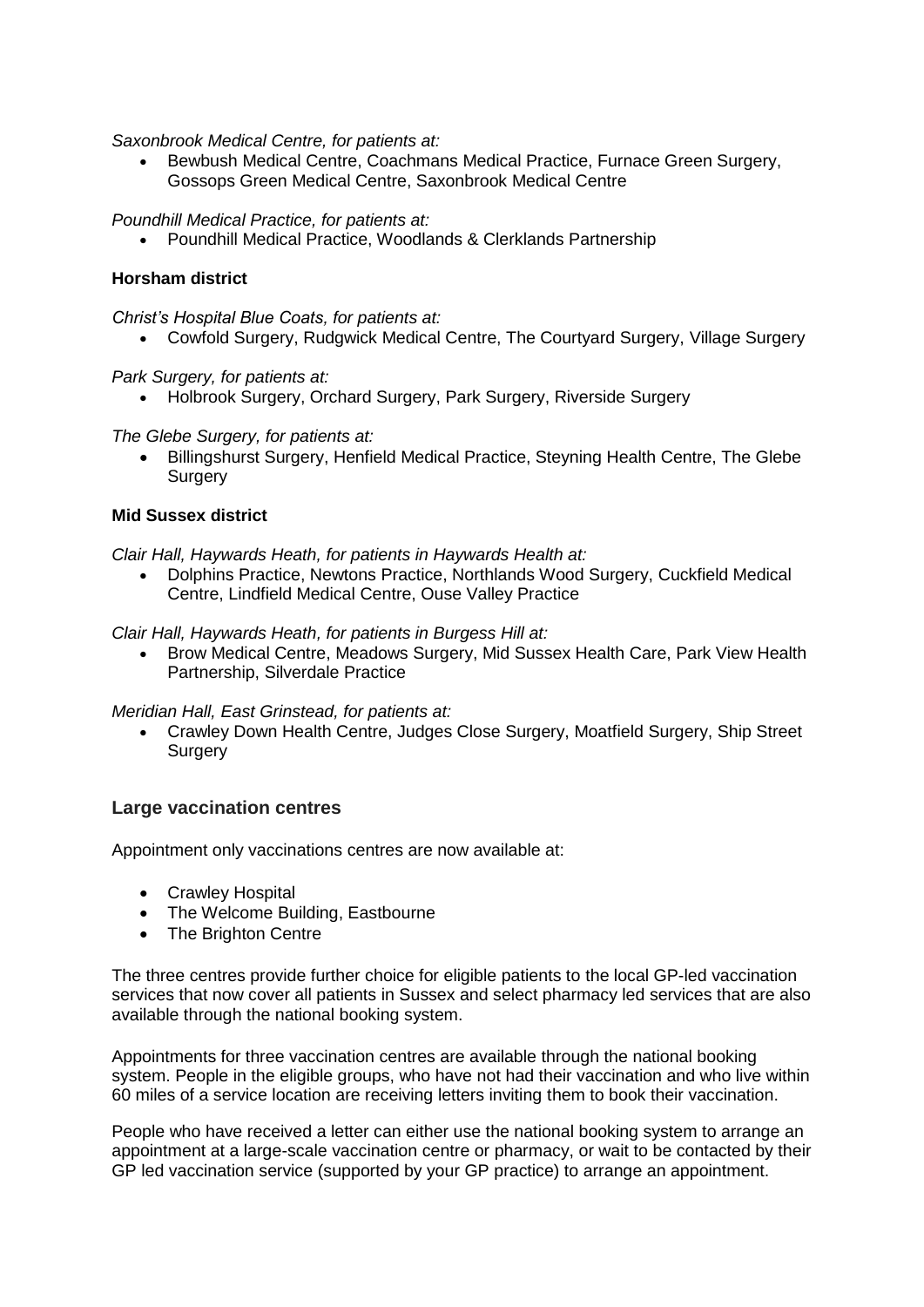#### **Roving service (care homes and those who are housebound)**

People aged over 65 years old in care homes and those who look after them were identified as the top priority group for the COVID-19 vaccine by the Joint Committee on Vaccinations and Immunisations, due to their high risk from coronavirus.

Sussex has met the government target to vaccinate older care home residents by the end of January 2021.

Residents living in all care homes for older people in Sussex have been offered the COVID-19 vaccine. A small remainder of homes in Sussex have had visits deferred for safety reasons, following a risk assessment, during local outbreaks. These homes – as well as any other residents or staff that were unwell or unable to have a vaccine at the vaccination team's initial visit, will be visited as soon as possible.

Frontline health and care staff across Sussex continue to be able to access the vaccine daily at one of our hospital hubs or vaccination centres.

Vaccinations for those who are housebound are also underway carried out by GP practices teams and Sussex Community NHS Foundation Trust. You will be contacted when an appointment is available and we are on track to have completed everyone who is housebound by mid February.

#### **Hospital hubs**

There are now seven hospital hub vaccination services in Sussex focused on the vaccination of health and care staff, including care home staff. Health and care staff will be told by their employer how they can book an appointment at one of the following hubs:

- [Conquest Hospital,](https://www.esht.nhs.uk/conquest-hospital/) Hastings
- [Eastbourne District General Hospital](https://www.esht.nhs.uk/eastbourne-dgh/)
- [Mill View Hospital,](https://www.sussexpartnership.nhs.uk/location-mill-view-hospital) Hove
- [Princess Royal Hospital,](https://www.bsuh.nhs.uk/hospitals/princess-royal-hospital/) Haywards Heath
- [Royal Sussex County Hospital,](http://www.bsuh.nhs.uk/hospitals/royal-sussex-county-hospital/) Brighton
- [St Richards Hospital,](https://www.westernsussexhospitals.nhs.uk/our-hospitals/st-richards-hospital/) Chichester
- [Worthing Hospital](https://www.westernsussexhospitals.nhs.uk/)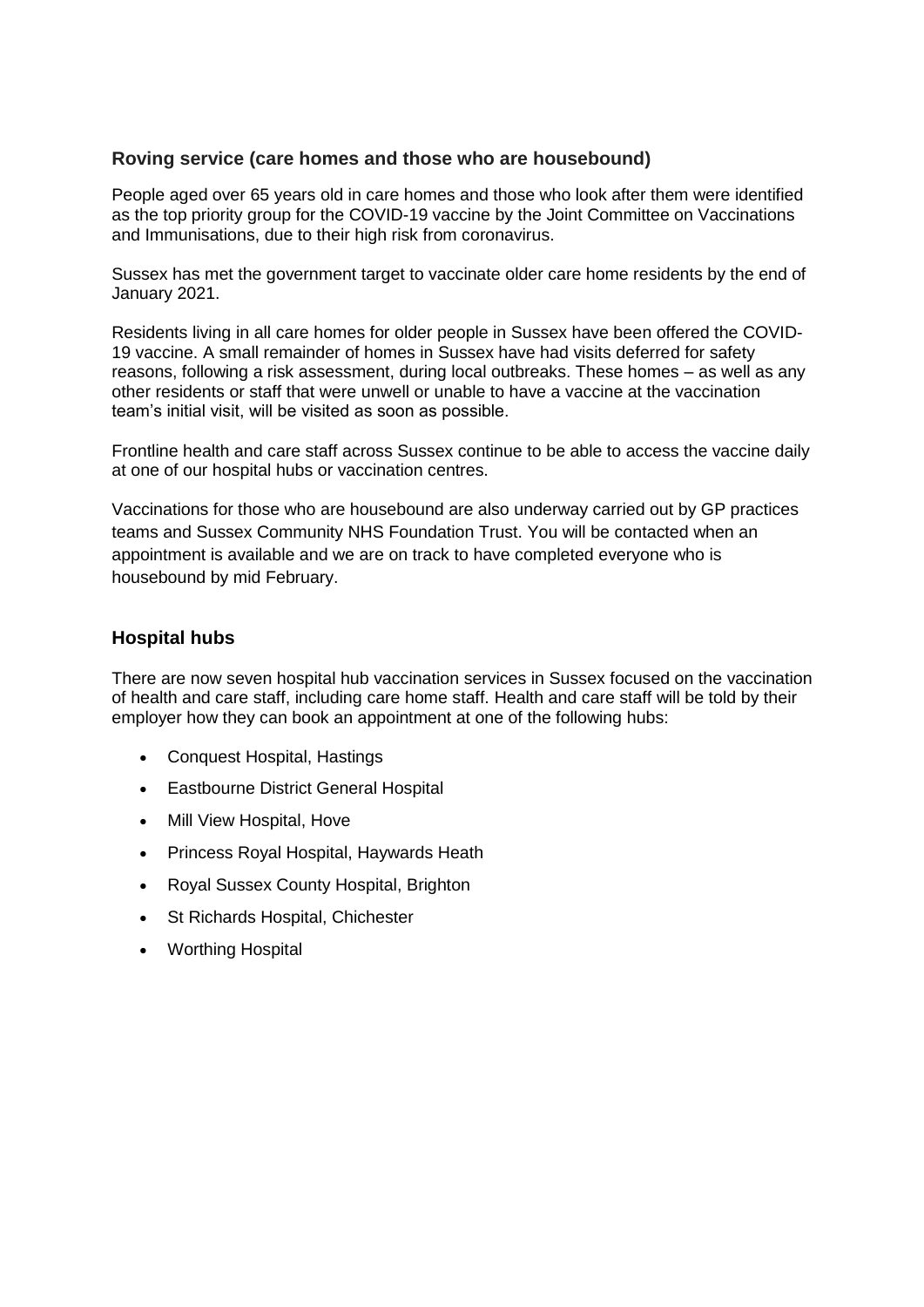## **Messages for the public**



With thousands of people being vaccinated across Sussex we're doing everything we can to make sure we reach the right people to come forward and have their jab.

We are running a comprehensive communications campaign to reach residents to make sure they know who is eligible and how to book.

Our campaign has three strands, 'When will I get my jab?' 'Where will I get my jab?' 'Why should I get my jab?' and 'What happens after my jab?' Look out for our messaging on social media, in newsletters, in the local media and on displays around key towns. Please help us by sharing these messages and pointing people to them if you are asked.

Alongside the details of vaccinations we are running myth-busting campaigns, frequently asked questions and are responding to key areas of interests or concern where they arise in specific areas.

We're working closely with community groups, faith groups and other networks to make sure we not only get our messages out by are responding and reacting to where people have questions or there are barriers to people getting the vaccination, we're running social media advertising across different networks to reach those people who don't naturally look to us for information and we're pushing out more traditional advertising in towns across Sussex as well as linking in with partners to reach other audiences.

We'll continue to evolve and adapt the campaign as more and more people become eligible for the jab. In the meantime please help us spread the word, follow us on Twitter and keep an eye on our website.

## **Frequently Asked Questions**

We know that people want to know more about the vaccination programme and how it will affect them and their loved-ones.

To help us get information out to people and deal with the high volume of enquiries that we are receiving, we are regularly updating our FAQs on the [Sussex Health and Care](https://www.sussexhealthandcare.uk/keepsussexsafe/sussex-covid-19-vaccination-programme/)  [Partnership website,](https://www.sussexhealthandcare.uk/keepsussexsafe/sussex-covid-19-vaccination-programme/) to address common questions and queries.

A selection of those questions are below: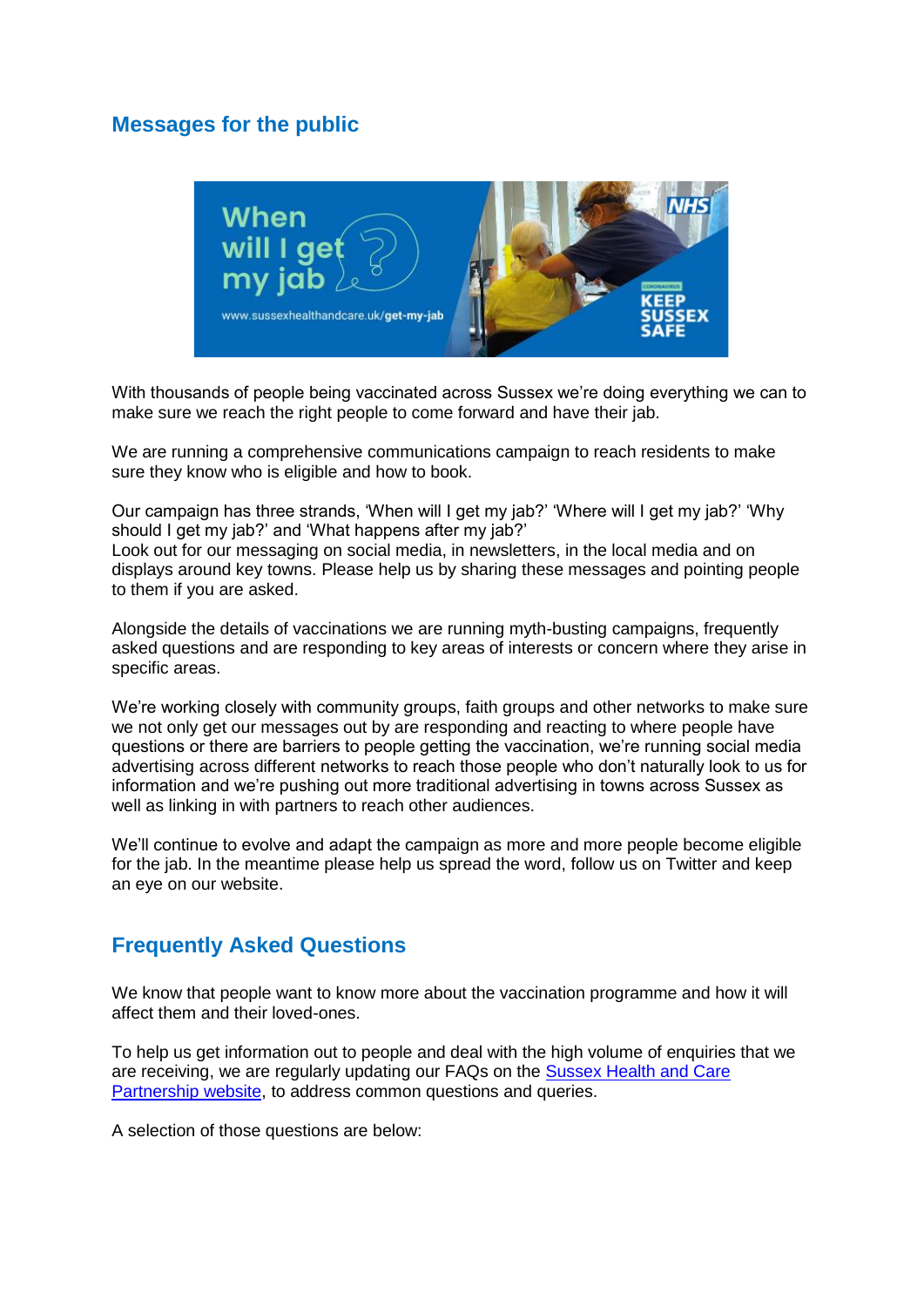#### **I am eligible for the vaccine but haven't heard anything, what should I do?**

To ensure everyone has been offered the opportunity to have the jab, people aged 70 and over who have not yet been vaccinated and who would like to, are now able to contact the national booking service directly to arrange an appointment.

People can go online - [www.nhs.uk/covid-vaccination](https://nhs.us1.list-manage.com/track/click?u=67cdbb5ca0543e61649bd4734&id=a02276daa1&e=89726a9e92) or call 119.

The national booking service shows appointments at the larger vaccination centres and at the select pharmacy led services and allows patients to choose a time slot and location that suits them.

GP led vaccination services are also continuing to work this week, and their teams are contacting people in the eligible groups directly over the coming days to offer appointments at these local services.

If you have an appointment both through the national booking service and then through your local GP led team, please cancel the one you do not want so the slot can be used by someone else. To cancel your appointment through the national booking service, simply visit [Manage my appointments](https://nhs.us1.list-manage.com/track/click?u=67cdbb5ca0543e61649bd4734&id=7df4b36e43&e=89726a9e92) and you will be guided to be able to cancel.

#### **Why have some people who had their first dose vaccination after me been given their appointment for their second vaccination and I have not received mine yet?**

Different vaccination services are working in different ways. If you book through the national booking service to arrange an appointment at one of the larger vaccination centres or a pharmacy led service then you will be asked to book a date for your first and second vaccination. If you have your vaccination through the local GP led vaccination services, you will have your first vaccination appointment arranged, and then you will be contacted again to arrange your second appointment. People should not be concerned as they will definitely be invited for their second vaccination before the end of the 12-week interval period.

#### **Can I have an allergic reaction to the vaccine?**

As with all vaccines, it is possible to have an allergic reaction to one or more of the ingredients. Fortunately, these are very rare with the COVID-19 vaccines.

The vaccines being offered by the NHS have met the strict standards of safety, quality and effectiveness set out by the independent Medicines and Healthcare products Regulatory Agency (MHRA). Any coronavirus vaccine that is approved must go through all the clinical trials and safety checks all other licensed medicines go through. The MHRA follows international standards of safety.

So far, over ten million people have been given a COVID-19 vaccine in the UK alone, and reports of serious side effects, such as allergic reactions, have been very rare. No long-term complications have been reported. Clinical screening before the vaccination is given reduces the risks of any adverse reaction.

Getting your COVID-19 vaccination is one of the best defences against the virus. It should help reduce the rates of serious illness, reduce pressure on the NHS and social care services, and above all, save lives.